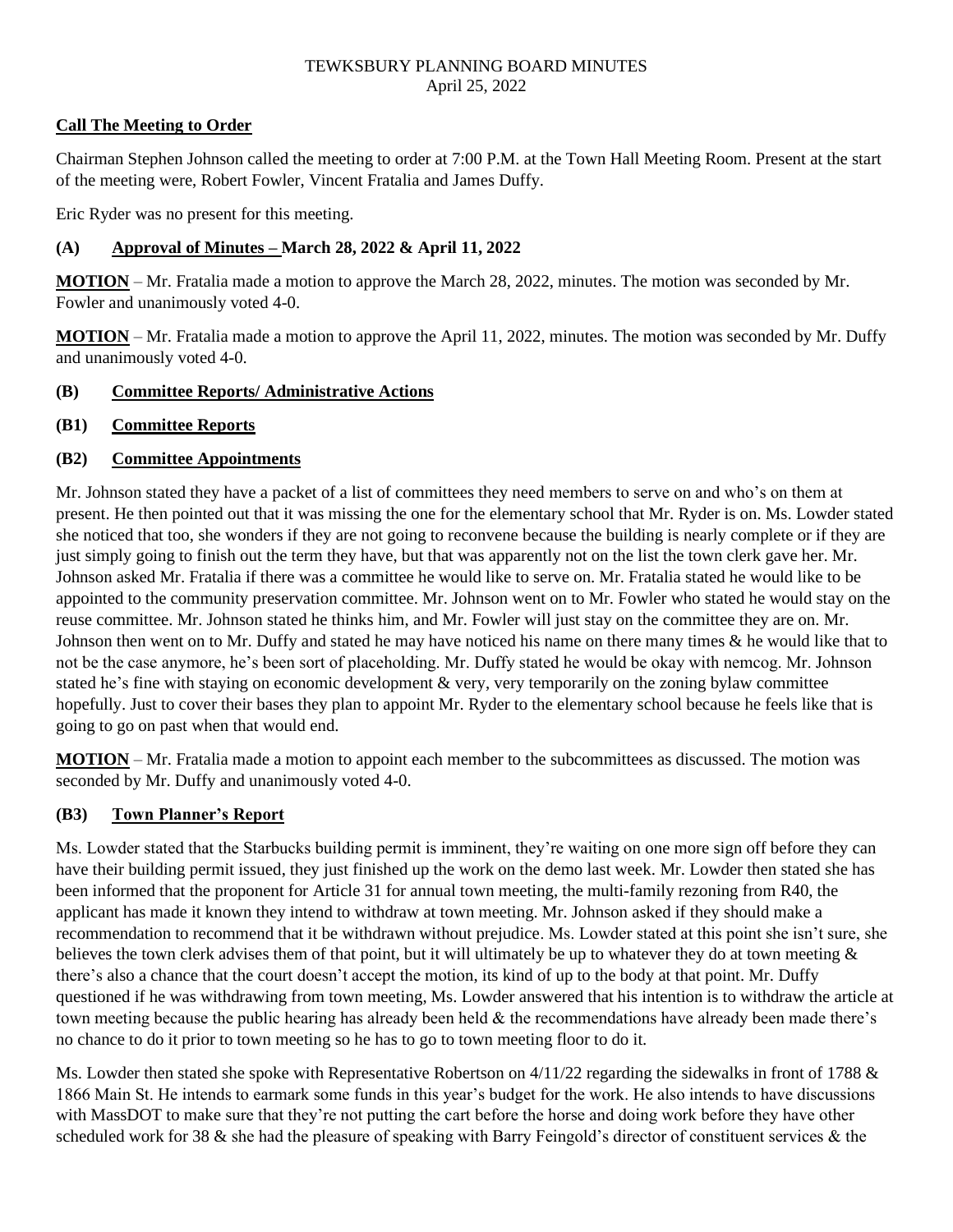sate budget is leaving the house shortly  $\&$  heading to the senate  $\&$  he intends to advocate for similar earmarks for sidewalks for Tewksbury, within the range upwards of \$100,000.00 so that should be helpful.

Ms. Lowder stated 1325 Main Street, the old Discount Madness, is on a temporary hiatus. The contractor has withdrawn from the site, most of the equipment is gone at this point, but if anyone sees equipment leaving the site or fencing taken down that's why. She spoke with the owners & they are regrouping with the advisory board and will be in touch to give the board an update on what their plan is to move forward. They are aware that they are in jeopardy of having their building permits expire if they do not reenact them soon. Mr. Johnson stated its more than likely they will come to the board looking for an extension, Ms. Lowder informed him that time has actually passed, the expiration of the special permit even with the covid allotment passed in February but they had applied to building permits prior to that special permit expiring, so now they're kind of operating in that 6 months of the building permit where they have to actually exercise it or everything goes away & they're going to have to come back to the board for a new public hearing & they've been made aware of that. Mr. Johnson stated they make them aware that they will certainly frown upon them not making sure that the place looks decent even though they're going to put it on hiatus, it shouldn't look like a contractor's yard because they just up and pulled out of there. Mr. Lowder stated the building commissioner has made them aware of that as well, that there's no safety issues, holes that were previously dug for foundations, making sure everything is cleaned up. Mr. Fratalia stated his last visit to that site he saw a lot of holes that need to be addressed as far as safety concerns on site. Ms. Lowder asked how long ago he was there, Mr. Fratalia stated last week. Ms. Lowder stated she would make the building commissioner aware. Mr. Duffy stated he had walked by, and it was pretty rough looking. Mr. Fowler stated he thinks the board should formulate a plan so that if a plan starts & they stop and they aren't sure when they are going to start that they should grade, loom & seed it so they don't have a dust bowl and it doesn't turn not a pile of loom later on. Mr. Fratalia stated the site on Main Street across from Haffner's is like that, they've tried to address it in their meeting prior to that but he said he was going to start up in 60 days, that time has come and gone. That's someone they should address and ask what's happening, if you're not going to do anything we're going to clear it or level it and make it presentable. Ms. Lowder confirmed that's its 2131 Main Street he was referring to. Mr. Johnson stated if they start letting those folks know that for those that will or are likely to be trying to come back in there asking for extensions, it would eb unwise to do so after ignoring them when they've asked them to do these things for those sites. Mr. Duffy stated as far as a remedy for those that aren't conforming it kind of feeds right into Ms. Lowder's next item.

Ms. Lowder moved on to state they have a lot of outstanding as-builts, they hold over one million dollars in performance guarantees on dozens of projects & the reason they hold all those performance guarantees is because they do not have final as-builts from these projects. A lot of it is they start the process, stop the process they submit it  $\&$  its not built to spec & now they have to go back to the drawing board with e engineer to remedy stuff they were supposed to do during the course of construction. What is included in their packets is just a snapshot of how far back some of the projects go so they have as-builts that are missing from 2009, 2001, stuff that's never been closed out, some are just small potatoes but they have other ones that are \$50,000 and it not like they want to hold the money, they want the as-builts, they want to see where all the utilities and everything are so to Mr. Duffy's point, she would not advocate for going to this extreme resolution immediately but submitting an as-built is part of the compliance with a Special Permit & the board would be well within their right to revoke the Special Permit if they're not complying with any of the conditions. Ms. Lowder reiterated that she doesn't advocate for doing this right off the bat, but she would be open to having the board give her some direction on how they would like to start handling this. She knows a lot of these owners  $\&$  applicants have been contacted by email and phone a number of times, some progress has been made then it backslides, so she's just looking for some input from the board on how they would like her to move forward with that, whether they think letter notifications having them come there to kind of explain their progress, up to them. Mr. Fowler stated he can understand the frustration when she's getting different stories from different people, some of these or 21 years, that's obnoxious, that's beyond helpful. He would suggest that he would like to personally go out and look at all these sites, another 2 weeks aren't going to hurt anybody if they can go out look at them, see what they've done anything that's complete then they can send a letter to that person stating they have to get an as-built or have possible recommendation of withdrawal of their special permit, whatever it takes, it could be a nice letter so she'd not picking on anyone particular area. He like to do that, that way they have a feel for what's going on with all of them. Mr. Fratalia stated that some of these projects have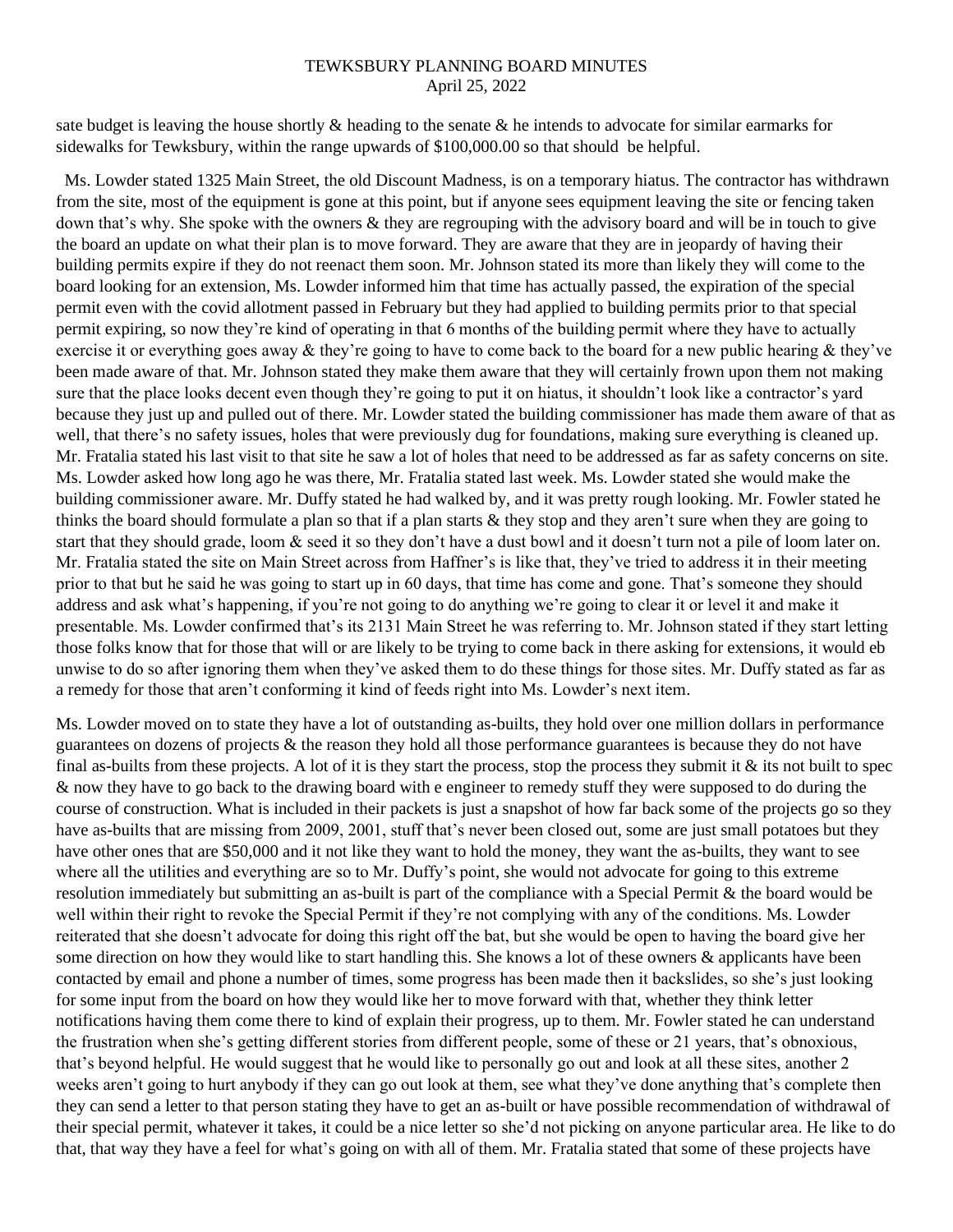been approved at town meeting for their street approval so that's the last step. In his years he knows certain street have been accepted, how did that occur if they're not finished, that's a lot of money being held. Ms. Lowder agreed and stated they have to apply to the planning board to have the funds released, the stipulation for that is they have to submit an asbuilt plan that is acceptable to the engineering department  $\&$  the board and a lot of it is just these things pile up, they lose track of them & ultimately it just sits there until somebody does something. As she accepts bonds for new projects its just getting added to a longer & longer list. Mr. Johnson questioned if the interest on this followed the deposits, Ms. Lowder stated that was correct. Mr. Fratalia asked if there was really a bond in place for \$141,000 for Harvest Ln. Ms. Lowder stated that on specifically is a letter of credit, but yes, it is considered a valid surety until otherwise dissolved. Mr. Fratalia stated its not really cash in hand, its just a letter of credit, Ms. Lowder said that was correct. Mr. Johnson stated that his guess is that in a lot of these cases the developer is now not there because all the sites have been sold, the people that live there probably have no idea that this is still hanging out there, they may have a hard time tracking down exactly who's going to get those to them. Ms. Lowder agreed stating she was able to return a lot of engineering consulting deposits to a lot of these applicants so they can find some of them. Mr. Johnson clarified that they take the deposit to get the as-builts done, Ms. Lowder confirmed that was correct. Mr. Duffy stated his experience is if everyone is packed up and left from the site sometimes its very difficult if not impossible to get an accurate as-built, especially with underground utilities, so that's going ot be problem #1. Problem #2 is some of these withholdings are so small that many people are just going to abandon it because its going to cost more money to have the engineering done to provide the as-builts. That may be something they want to consider going forward, that over time the amount they are charging to hold is inadequate  $\&$  the letter going out, he thinks it would be fair if Mr. Fowler and he'd be happy as well to visit some sites and see what's going on, but to let the people know that the planning board has taken up this issue with these possible remedies  $\&$  there will be some site visits and ongoing site visits over the next few months. Mr. Johnson asked if it was possible to get an estimated number of what these are actually worth now because some have been sitting about collecting interest, it may have been a \$10,000 bond but its not anymore. Ms. Lowder said she could pull that from the treasurer. This does leave them with a problem because they need the as-builts & if there isn't anybody to provide them or they'd rather just lose the deposit, they are going to have to figure it out one way or another. He doesn't want to just take the special permit from people that probably have no idea that this thing has been hanging out. Ms. Lowder stated she wasn't necessarily suggesting that she was just saying it was a valid condition. Mr. Johnson stated he isn't opposed to trying to connect some of these up to the developers they belong to because some of those folks like to come see the board often. If they are chasing as-builts & not enough deposit money, then that might be a problem they have to address with new projects knowing that this is a problem they can't seem to get resolved. Mr. Johnson suggested adding developer columns to the list to alert them that they've connected them up to some long outstanding things & it may affect what they look at going forward in terms of what they are going to ask from their clients. Ms. Lowder stated she thinks a good first step is whichever board member want to start looking at different sites, she's happy to accompany them  $\&$  they can schedule some field trips for the next few weeks. Mr. Fowler stated that Mr. Duffy may not realize that some of these might have started a lot higher but they were reduced as they did so many things, like put the road & water in, sidewalks etc. & they get a reduction in the bond so that's why sometimes it gets down to a certain point that they don't like to get there because once it gets below \$10,000 then its almost a wash for them doing the as-built, that's why he would like to see if Ms. Lowder could post beside these what it started at and why it was reduced and they could decide further on if they are doing the right thing because they have changed it, it used to be a lot less, it would be down to \$1,000-\$2,000 and they said you cant do that, btu some of these are down there, like 500 Woburn St., why? Mr. Johnson asked if this was all of them, Ms. Lowder answered that this is not exhaustive, no. Mr. Johnson asked if there was a way to link this up with Occupancy permits, before the final occupancy permit is issued that they're in line to be getting this last step, it ultimately amounts to the last thing they need before they fold up their tents. Ms. Lowder stated the right column is the occupancy dates  $\&$  she thinks the last couple where the latest is 2018 so the rest of the bond list is mostly ongoing projects or ones that they know are going to starting up in the next couple of weeks so she gave them a reprieve of not being on this list, but they could be on future lists. Mr. Duffy asked Ms. Lowder if they could find out if there are any repeat offenders on this list and then potentially, they know if they come before the board, they will know they have issues outstanding. Ms. Lowder stated the only thing she would add to that each special permit application is supposed to be considered on its own and without prejudice to who the developer is, but she certainly understands wanting that context, its just something she would caution against.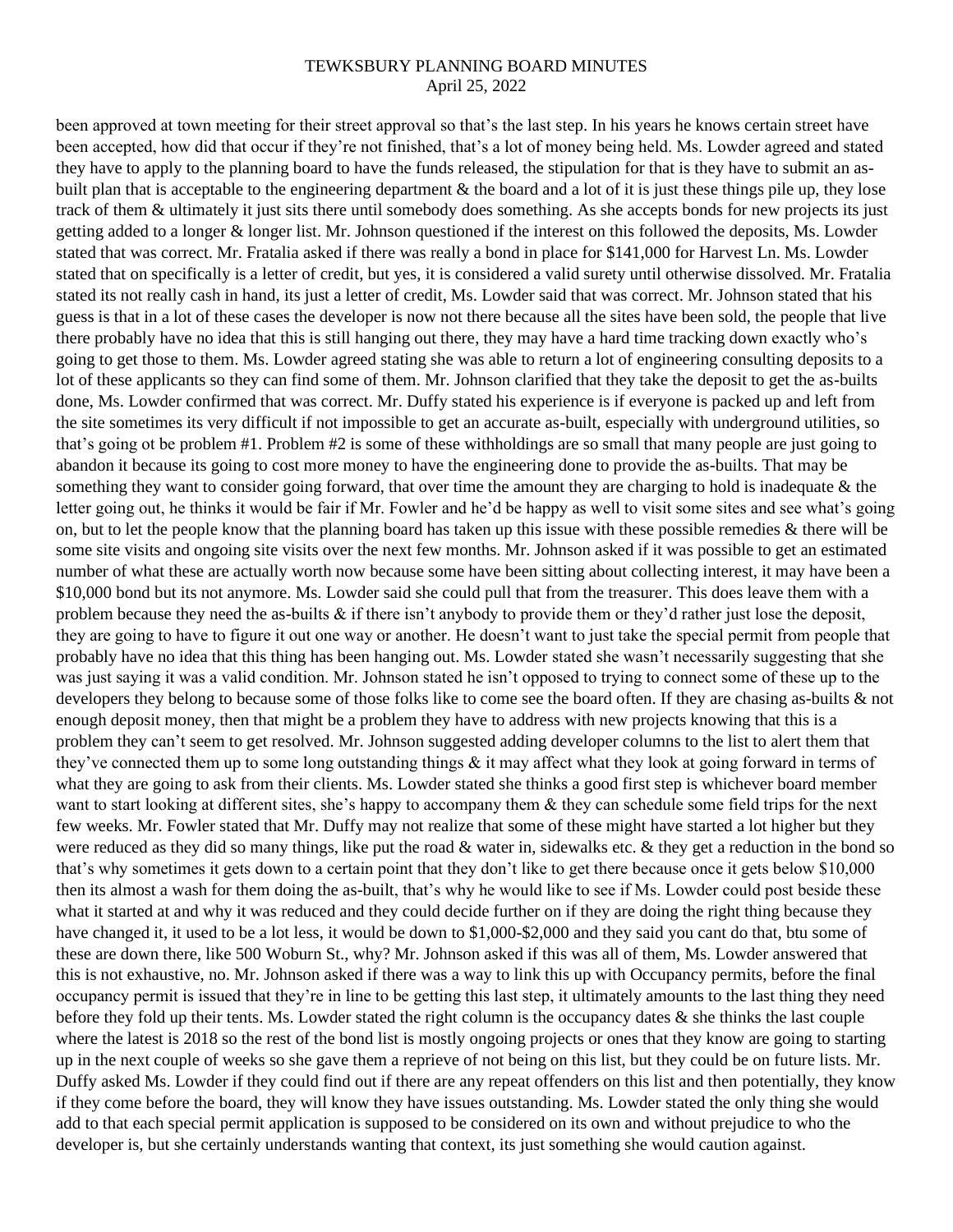Ms. Lowder stated the last item is some questions the board had asked her to investigate at the end of last meeting. At the 4/11 they had the engineer & representative of the owner for 2122 Man St. for the proposed mixed- use development that is currently permitted for a commercial unit or retail sales  $\&$  9 residential condo units, they are proposing, in preliminary concept plans, to change the commercial component of the project to be parking for Donna's Doughnuts in lieu of constructing the actual commercial unit & add 3 additional units to the project. The first question she investigated was whether this proposed modification would be eligible for a simple majority vote & based on the legislation "a special permit issued by a special permit granting authority shall require a simple majority vote for… mixed-use development in centers of commercial activity within a municipality, including town & city centers, other commercial districts in cities & towns & rural village districts; provided, that not less than the 10% of the housing shall be affordable…" there's a 30% affordable component currently on that project therefore any proposed modifications for 2122 Main St. would be eligible for a 3/5 or simple majority vote of this board & that's a 3/5 vote of the board members in total not the board members presence so in the event that there are only 3 members hearing the application all 3 of them would have to be unanimous. The second item she was asked to check on with town council was whether the proposed parking lot for Donna's Doughnuts would satisfy the commercial component for the project & based on section 86-67 of the SVOD town council believes it's a reasonable interpretation that the parking lot could be considered the commercial component if finding is a fact are stated in the proceedings. He said that should the planning board want to make that finding it would be within the scope of their ability in the zoning bylaw as its stated  $&$  to address Mr. Ryder's concern that it would create a slippery slope, all special permit applications are to be evaluated on their own merit, individually so where you do for one site may not be appropriate for another. She can understand not wanting to set the precedent but it's not a forgone conclusion.

## **(B4) 1880 Main Street –Approval Not Required Plan**

Jim Hanley, Civil Design Consultants, appeared on behalf of the Tewksbury Country Club for the ANR Plan. 18 months ago, they were in front of the board for modifications to the plan specific for the construction of an expansion to the pro shop  $\&$  grill, some minor site modifications. They have spent the last few months doing the as-built work  $\&$  they have that done, he doesn't think its required under the conditions of that special permit, but they did have the as-built work done  $\&$ in light of the pending zoning changed at town meeting they thought they would just come in and preserve whatever rights they do have under the current zoning compared to what might pass down the line. The have it as 1880 Main & 85 Livingston Streets two lots, basically the lot in front of the golf course.

Mr. Duffy asked where the hair salon sat in relation to those two lots. Mr. Hanley pointed it out on the plan.

**MOTION** – Mr. Fowler made a motion to endorse the ANR Plan for 1880 Main Street as requested. The motion was seconded by Mr. Duffy and unanimously voted 4-0.

# **(B5) 1879 Main Street – Approval Not Required Plan**

Dan Bailey appeared on behalf of All-Rig Acquisitions for the ANR Plan. All Rigs hope is to develop a car wash at this site which will require a special permit for the board so he will be back but with the changes in the zoning the car wash would no longer be a special permit use so they've submitted an ANR Plan simply to freeze the zoning.

Mr. Fowler stated he was hoping for something better than a car wash. Mr. Bailey stated they can take that up when they come back. Mr. Fowler stated theres probably enough water on that site without a car wash. Mr. Bailey stated this landed on his deska week ago when they found out that the zoning was going to change, so he has a lot of learng to do himself. He did drive up there earlier and took alook at it. Mr. Fowler stated obviously hes looked at this for something other than zoning, hes submitted everything so they have to support it.

Mr. Fratalia knows that he just wants to freeze the zoning. It was nice to see some of these old plans going way back.

Mr. Duffy stated he was curious as to the access point to that property. Mr. Bailey stated he honestly could not answer.

**MOTION** – Mr. Fowler made a motion to endorse the ANR Plan for 1879 Main Street as requested. The motion was seconded by Mr. Fratalia and unanimously voted 4-0.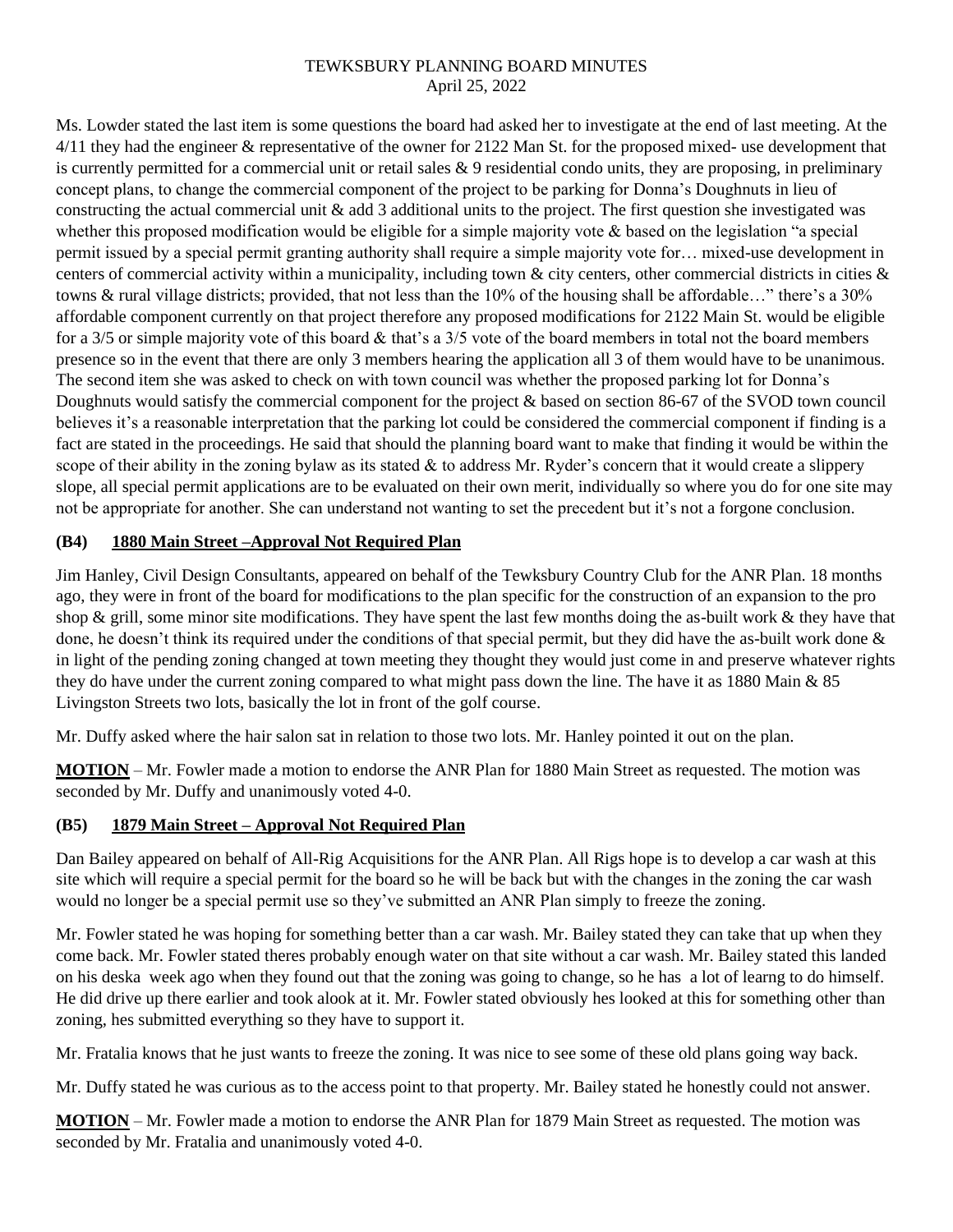# **(C) 1377 Whipple Road – Mark & Maureen Montecalvo – Family Suite Special Permit**

**MOTION –** Mr. Fratalia made a motion to waive the public reading. The motion was seconded by Mr. Fowler and unanimously voted 4-0.

Mark & Maureen Montecalvo appeared for the Family Suite Special Permit for 1377 Whipple Road. Mrs. Montecalvo stated they are requesting the special permit for a family suite to be added to their home that they will be moving into, and their son & his family will be moving into the main house & they would like to put it directly behind the garage that is already there with access. They are staying with in the original footprint of the home not encroaching anywhere.

Mr. Fratalia stated he wasn't sure where the family suite was going to go  $\&$  asked if it was going behind the garage only, the applicants answered yes. Mr. Fratalia asking if it would be 26' wide and 38' going back, the applicants stated that was correct. Mr. Fratalia then asked how close it is to the lot line. The applicants answered 19'. Mr. Fratalia aske if they had sewer at the property, the applicants confirmed they do.

Mr. Duffy asked if it was a 1-story addition, 838.2 square feet. Mr. Montecalvo stated that it was actually going to be 26'x38' so about 980 square feet. Mr. Duffy asked if the stairs were going to the basement. The applicants stated yes.

Mr. Fowler stated everything conforms to what their bylaw says, he's totally satisfied with this.

There were no questions from the audience.

**MOTION** – Mr. Fowler made a motion to close the public hearing. The motion was seconded by Mr. Fratalia and unanimously voted 4-0.

**MOTION** – Mr. Fowler made a motion to approve the Family Suite Special Permit for 1377 Whipple Road. The motion was seconded by Mr. Duffy and unanimously voted 4-0.

# **(D) 940-960 Main Street – 960 Main Street Development, LLC on behalf of John D. Sullivan – Modification to Site Plan Special Permit** *(continued from 4/11/22)*

Mr. Plunkett & Doug Lees appeared for the Modification to Site Plan Special Permit for 940-960 Main St. Mr. Plunkett stated construction has begun at the location, they were before the board 6 months ago about the proposal of modification, they got some feedback from the board at the time, which was to not touch the layout of the commercial space on the first floor which was originally not part of what was being proposed other than the space necessary to provide access to the second floor so that has been done. Commercial space is still the first floor other than the access area & the other aspect was they went down from 4 to 2 units and significant detail as added to the structure in relation to the feed back that they got from the board. Mr. Johnson stated that the one on their previous package is dated 1/6/22, the one up there is dated  $1/6/22$  but the one they were handed tonight is dated  $7/1/21$ , he just wants to make sure they are following along with the right plan. It was found the smaller printouts just had the wrong date on them. Mr. Plunkett stated the architectural details added will help the structure blend in with the surrounding neighborhood. Mr. Lees stated it's the same site as was approved. The first floor of the commercial is the same size, and the second floor overhangs a little bit, so the sidewalks now are underneath the overhang instead of being exposed, other than that the site layout hasn't required any changes to accommodate the change in the building. He did move the handicap spot so that the striping would be in the middle of the building where the doorway is now. The drainage, stormwater, sewer, water is all still as was previously approved. The only other change to the plan is going to be the entranceway Kevin had mentioned in his note that was still outstanding from the original approval he wanted a radius on the northerly side, right now its not really a radius it just flares in  $\&$  in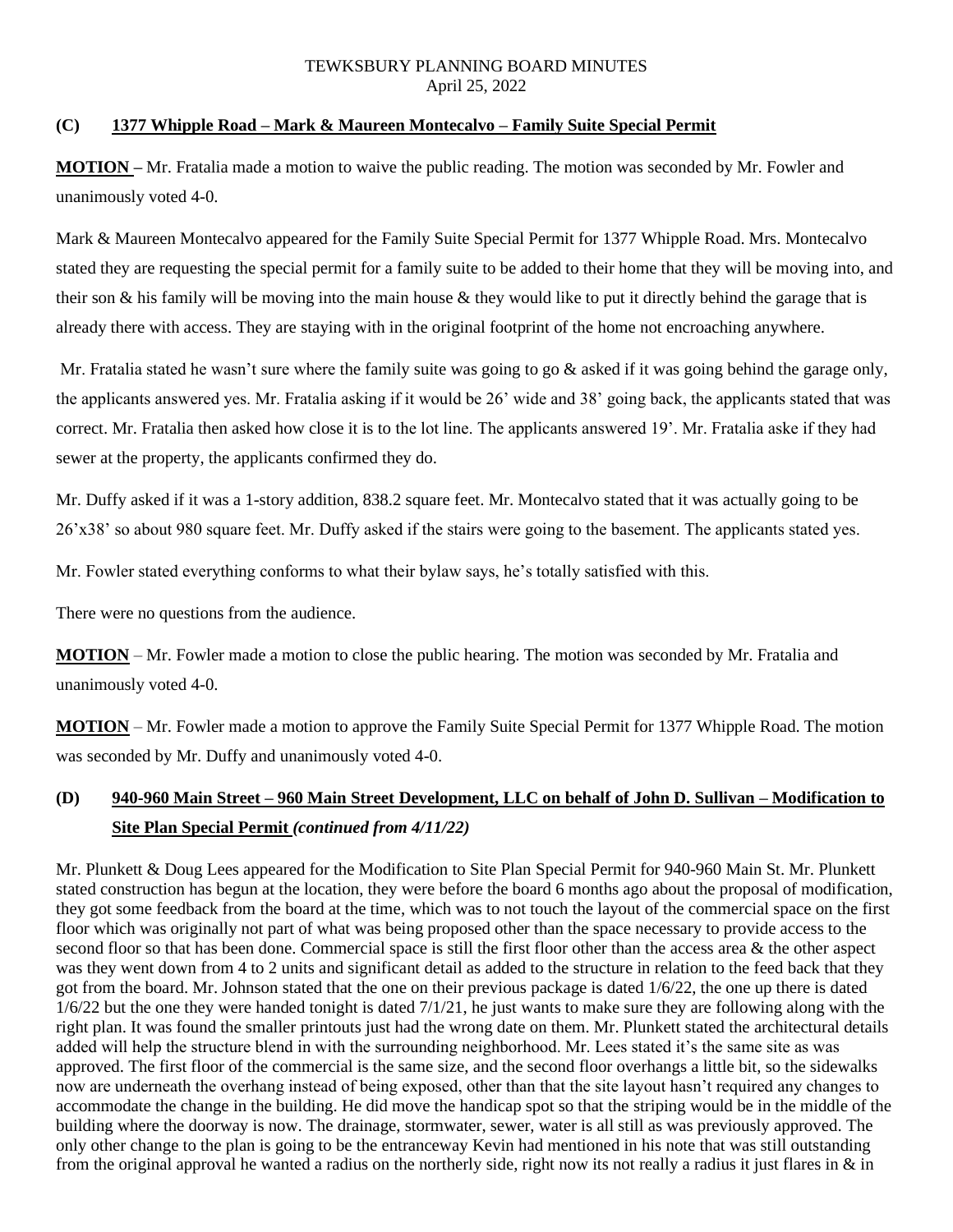the past week he has gone back & forth with the DOT, they'd like to see a 15' radiuses with 26' wide. He's tried for the fire truck, it works, Mr. Hardiman was on vacations o he hasn't had a chance to talk with him about it but that would just be the changes to the entranceway.

Mr. Fratalia asked Mr. Lees if there was a fire department signoff on this yet. Mr. Lees stated there is on the plans he submitted but they have to change the entrance for DOT. Mr. Fratalia asked it'll just be DOT  $\&$  the fire department just concurs that's fine. Mr. Fratalia asked Mr. Plunkett if they resolved the parking issues in the back with the units upstairs now. Mr. Plunkett stated the parking is satisfied and there is a letter indicating there is no issue with the parking, the commercial space in the first floor is going to he strictly for office space rather than retail, by limiting it to office space the parking is adequate. Mr. Fratalia questioned with the residential space is the parking ok. Mr. Plunkett answered yes, they are limiting the usage of the space on the first floor to office space. Mr. Fratalia stated he doesn't have a problem with the modification, but he would love for the two units upstairs to be affordable, they've done the back without any affordable and they okayed that but now that they want to add two more, the affordable component would be the nicest thing for him & he would approve have approved this tonight. Mr. Plunkett stated he has spoke with the applicant, despite what they think the intent of this overlay district was to not have affordable they understand the position of the board  $\&$  say if they are adding 2 if they could add 1 as affordable housing and have it that the choice of the proponent would be as to what units will be affordable housing including the back. They aren't certain whether they would like the front or the back as affordable housing unit. Mr. Fratalia asked if they had any potential applicants to occupy the office space. Mr. Plunkett stated they is no one at this time.

Mr. Duffy stated it's a very nice-looking building and echoed Mr. Fratalia's interest in affordable units. Part of what they consider as a board is the social, economic or community needs which are served by the proposal, that's part of what they need to consider. He asked how large the overhang in the front was. Mr. Lees answered it's a little over 6'& it does mee the setback requirement. Mr. Duffy stated they like to encourage proponents to get those spaces occupied, he knows its not easy, but they think with a little bit of hard work it could probably happen. Mr. Duffy noticed on the site work they are installing a lot of silt fence & straw bales. Around town he has noticed there are a number of projects where those have gone in and then they stay there until the end of time. Mr. Lees stated this project does have a lot of conditions from the Conservation Commission & that is one of their conditions prior to getting a certificate of compliance.

Mr. Fowler stated his only concern was an affordable component so whatever they can do will be a plus. Mr. Johnson asked what the total number of units between the 2 building will be if they approve this. Mr. Lees answered 10. Mr. Fowler asked if this was 2 separate permits, Mr. Johnson stated no, they did both as one. Mr. Plunkett asked if he could have 5 minutes to call the applicant. Mr. Fowler asked to give him a little thought when he's making the phone call, if one of the ones in the back could be affordable because the ones in the front are larger and worth a bit more that would be good. Mr. Plunkett stated these are intended to be rental units so if they go with 2 and they say they can put them as determined by the applicant which would mean that potentially 2 could go in the back, his belief is that then all the units would be countable. Ms. Lowder stated she believes that is correct, she would like to double check with the Asst. Town Manager. Mr. Johnson stated they have the new rule with the affordable component coming in he believes it changes the vote to a simple majority and not a super majority because of the affordable component so they just went down one vote necessary.

### There was a 5-minute recess.

Mr. Plunkett asked the time element of the affordability component, is there a time frame that they assign to it? Mr. Johnson stated in the past it would be halfway through they would be looking for one of them to be done. Mr. Plunket stated he was asking if with the affordable aspect of it in perpetuity is the affordability component. Mr. Lowder said yes, typically for rental units anyway. Mr. Plunkett stated if the have the opportunity to designate the units that they wish to have as affordable they would like to designate 2 of the units in the project being the total of 10 units with this new proposal, they would then do 2 which would then be 15% of the overall project.

Mr. Johnson stated they could not ask for something to fit any better than what this looks like. Mr. Johnson stated that the board is going to retain oversight of any kind of window treatments that go on the Main St side of any of these buildings because sometimes people are putting things in those windows that they consider the back of the building. They don't have to come in for approval but if they notice something that doesn't look good, they can say something. Mr. Plunkett stated there is a lot of money going into this, it's a matter of pride for the applicant as well as the town.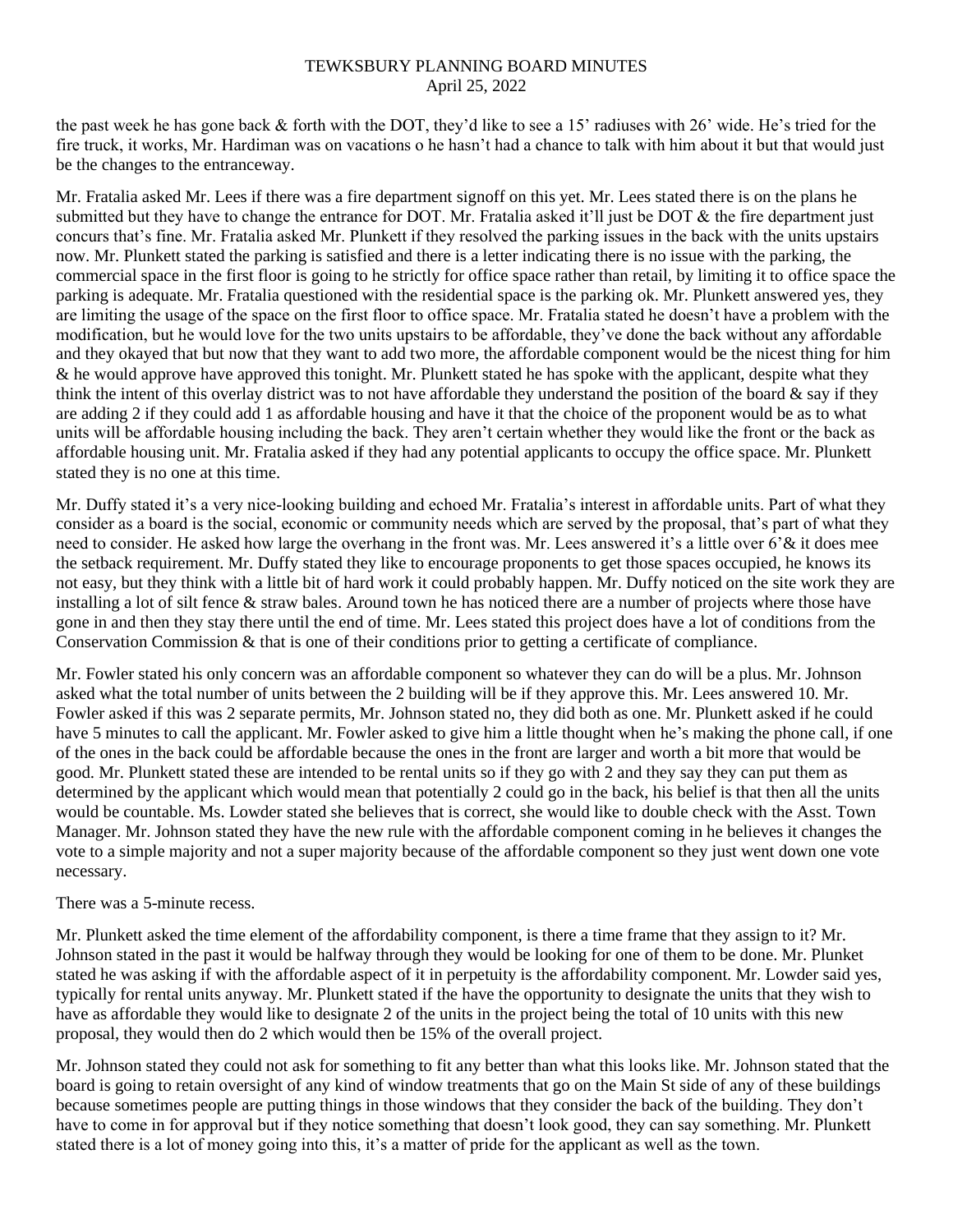There were no questions from the audience.

**MOTION** – Mr. Fowler made a motion to close the public hearing. The motion was seconded by Mr. Duffy and unanimously voted 4-0.

**MOTION** – Mr. Fratalia mase a motion to approve the Modification to Site Plan Special Permit for 940-960 Main Street with the conditions discussed. The motion was seconded by Mr. Duffy and unanimously voted 4-0.

## **(E) 160 & 170 River Road – Trull Brook Golf Course, Inc – Site Plan Special Permit & Land Disturbance Permit** *(continued from 4/11/22)*

Applicant requested continuation to 5/9/22

**MOTION** – Mr. Fowler made a motion to continue the Site Plan Special Permit & Land Disturbance Permit for 160 & 170 River Road to May 9, 2022, at 7:05 P.M. The motion was seconded by Mr. Fratalia and unanimously voted 4-0.

# **(F) 85 French Street – CIL Realty of Massachusetts – Land Disturbance Permit** *(continued from 4/11/22)*

**MOTION** – Mr. Fratalia made a motion to continue the Land Disturbance Permit for 85 French Street to May 9, 2022, at 7:10 P.M. The motion was seconded by Mr. Duffy and unanimously voted 4-0

## **(G) 60 Highland View Road – Highland View Realty Trust – Site Plan Special Permit, Special Permit & Land Disturbance Permit** *(continued from 4/11/22)*

Applicant requested continuation to 5/9/22

**MOTION** – Mr. Fowler made a motion to continue the Site Plan Special Permit, Special Permit & Land Disturbance Permit for 60 Highland View Road to May 9, 2022, at 7:00 P.M. The motion was seconded by Mr. Fratalia and unanimously voted 4-0.

### **Old Business**

Reminder to attend Town Meeting to support new zoning bylaw. Please reach out with an questions.

### **New Business**

Mr. Fratalia stating driving through town he feels they need to do something about cleaning up some of the site on Main St. they are littered with debris and not up to snuff, it should be pristine. Looking at Burger King (85 Main St.) and Applebee's one is pristine, and one is just not maintained. Ms. Lowder stated that town cleanup day I scheduled for Saturday May 7 from 9 A.M. to 2 P.M. and she'll just use this as an opportunity to tell people they can come to town hall at 9AM or anytime in that time frame to pick up refuse bags, gloves & reflective vests & they are welcome to pick up anywhere they'd like in town & then drop the bags off at the DPW before 2PM. There is also going to be opportunities for shredding and electronics recycling if people would be so kind as to bring a donation to the food pantry in exchange for those services. She can put out an email blast encouraging Main St. businesses in particular to pick up their sites on or around town cleanup day. Mr. Johnson stated if there's any specific ones its would really be in their best interest to do that during town cleanup day and not have them start chasing them.

Mr. Fratalia stated 5/14 is also the food drive in town, if they want to put a donation at their mailbox on 5/14 the mail carrier will pick it up and drop it off at the food pantry.

# **Correspondence**

There was no correspondence.

### **Adjournment**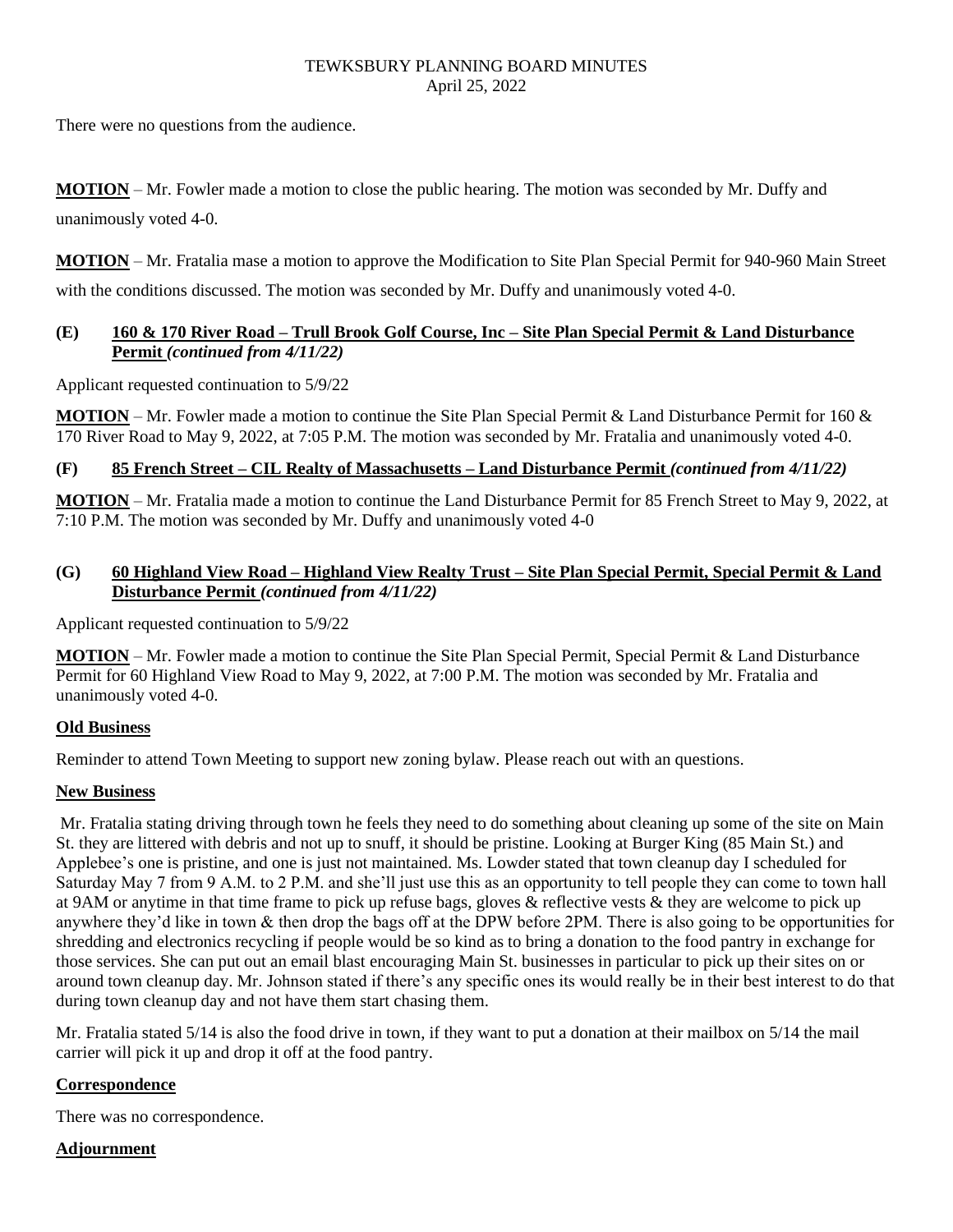**MOTION** – Mr. Duffy made a motion to adjourn the meeting at 8:14 P.M. The motion was seconded by Mr. Fratalia and unanimously voted 4-0.

#### **Approved on: May 9, 2022**

*List of Documents for the 4.25.22 Meeting*

*Documents can be found in the Community Development Office*

- **A. 7:00** Approval of Minutes: March 28, 2022; April 11, 2022
	- **March 28, 2022 (previously issued)**
	- **April 11, 2022**
- **B. 7:00** Committee Reports/Administrative Actions
	- 1- Committee Reports
	- 2- Committee Appointments
		- **Expiring designee terms spreadsheet**
	- 3- Town Planner's Report
		- **Memo from Alexandra Lowder dated 4/22/2022**
	- 4- 1880 Main Street Approval Not Required Plan
		- **Cover letter dated 4/19/2022**
		- **Form A dated 4/19/2022**
		- **Approval Not Required Plan dated 4/19/2022**
	- 5- 1879 Main Street Approval Not Required Plan
		- **Form A dated 4/19/2022**
		- **Approval Not Required Plan dated 4/12/2022**
		- **Plan history (6 pages)**
- **C. 7:00** 1377 Whipple Road Mark & Maureen Montecalvo: Family Suite Special Permit
	- **Application packet dated 3/30/2022**
- **D. 7:05** 940-960 Main Street 960 Main Street Development, LLC on behalf of John D. Sullivan: Modification to Site Plan Special Permit *(continued from 4/11)*
	- **No new materials submitted**
- **E. 7:10** 160 & 170 River Road Trull Brook Golf Course, Inc.: Site Plan Special Permit & Land Disturbance Permit *(continued from 4/11) - applicant requested continuation to 5/9*
	- **No new materials submitted**
- **F. 7:15** 85 French Street CIL Realty of Massachusetts: Land Disturbance Permit *(continued from 4/11)*
	- **No new materials submitted**